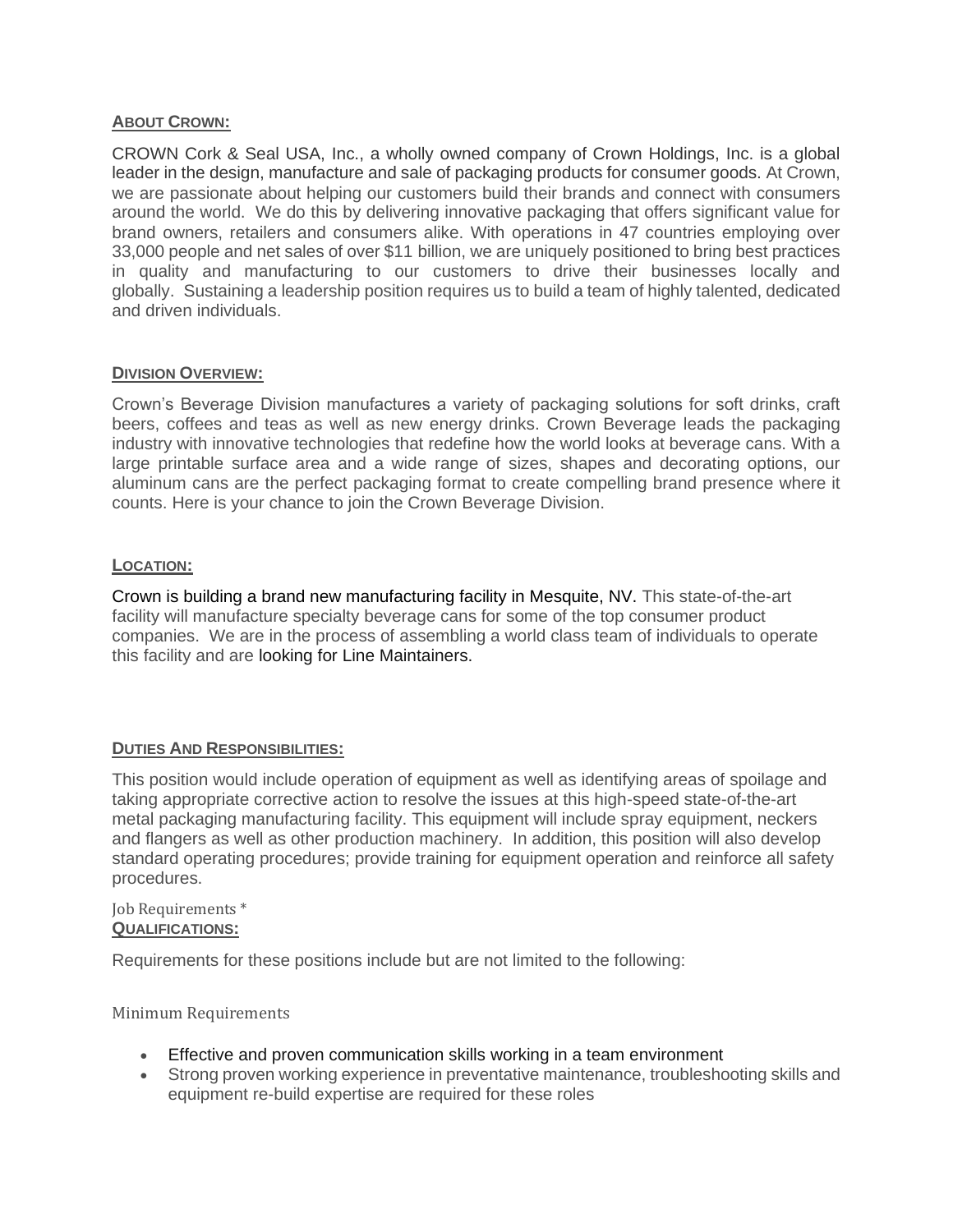- Experience in using controls and settings on high-speed automated equipment
- High competency in the use of micrometers, calipers and related equipment
- Strong math and computer skills
- The ability to travel domestically for training within the first one or two months with the Company
- Must be able to work twelve (12) hour shifts, both day and nights

## Preferred Requirements

- An Associates/technical degree is preferred or a related vocational/technical certification (state electrical license, journeyman license, etc.).
- Working experience in a high-speed manufacturing environment is preferred.

# Physical Requirements

- While performing the duties of this job, the associate is regularly required to sit, stand, walk, use hands, reach with hands and arms, and may be required to balance, stoop, kneel, crouch, or crawl
- The associate may lift and/or move up to 50 pounds
- Specific vision abilities required by this job include close vision, distance vision, color vision and ability to adjust focus

# Working Conditions

- Generally works in a plant environment but will be required to perform some job duties inside a typical office setting
- While performing the duties of this job, the associate may be exposed to moving mechanical parts and vehicular traffic
- The associate may be exposed to a wide range of temperatures
- The noise level is frequently loud

# **BENEFITS:**

- Crown offers a competitive and comprehensive benefits package including medical/dental/vision/prescription/ life insurance and income protection benefits as well as a company funded pension plan, 401(K), stock purchase, tuition reimbursement and gainsharing programs. Also, as part of our Total Safety Culture, Crown is committed to the safety, health and well-being of all our employees and their families.
- \$500 Sign-On Bonus after 6 months